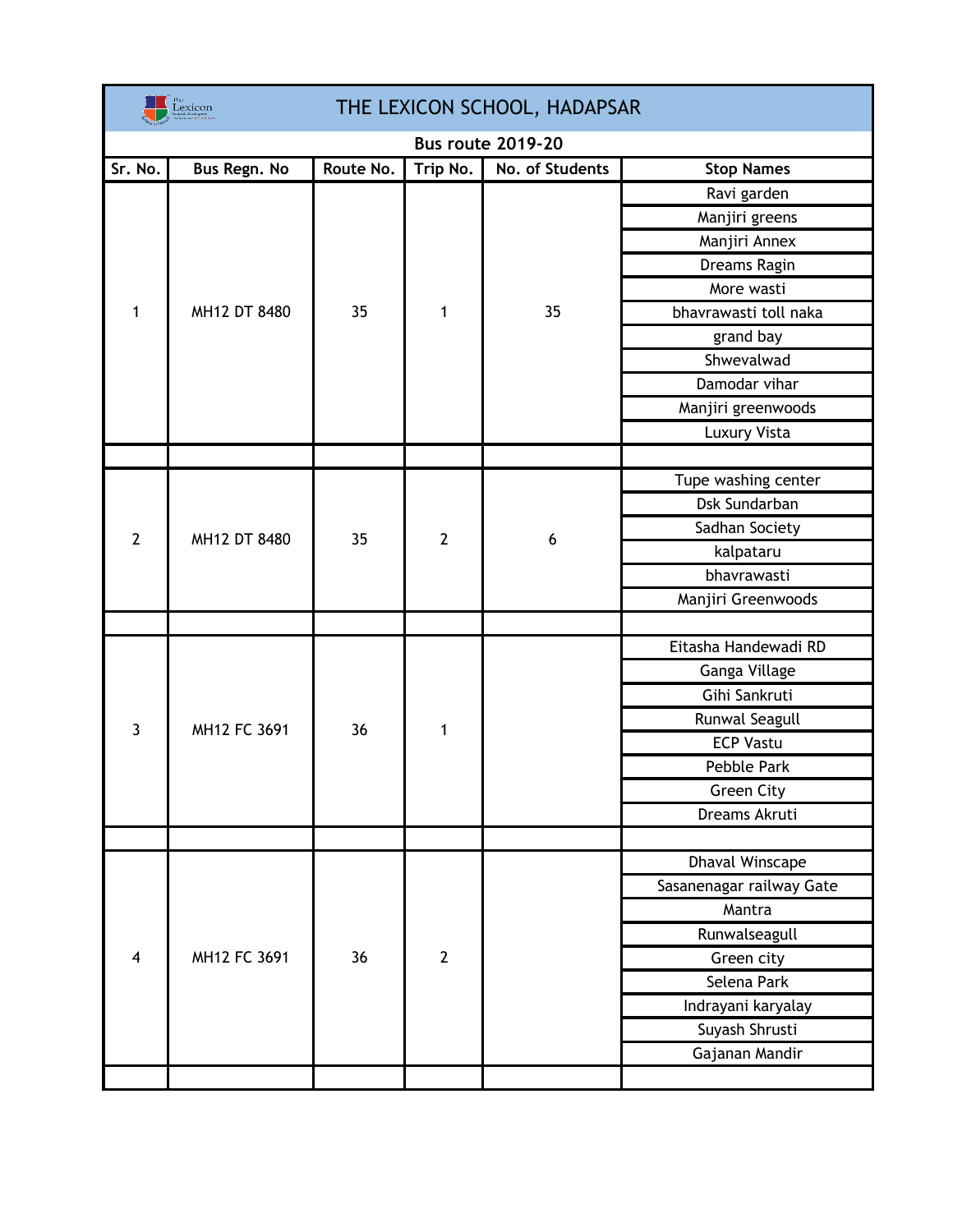|                | MH12 FZ 8422 | 37 | 1              | Yash hospital            |
|----------------|--------------|----|----------------|--------------------------|
|                |              |    |                | tupe Corner              |
| 5              |              |    |                | Amanora park             |
|                |              |    |                | Sade satra nali          |
|                |              |    |                | volleyball chowk         |
|                |              |    |                | kubera sankul            |
|                |              |    |                | sadhana society          |
|                |              |    |                | a shri ram Co.           |
|                |              |    |                | kalpataru                |
|                |              |    |                | chaurang terrace         |
|                |              |    |                | 15 <sub>no</sub>         |
|                |              |    |                | shanti residency         |
|                |              |    |                |                          |
|                |              |    | $\overline{2}$ | Tupe washing center      |
|                |              |    |                | Dsk Sundarban            |
| 6              | MH12 FZ 8422 | 37 |                | Sadhan Society           |
|                |              |    |                | kalpataru                |
|                |              |    |                | bhavrawasti              |
|                |              |    |                | Manjiri Greenwoods       |
|                |              |    |                |                          |
|                | MH12 FZ 8417 |    | 1              | <b>Dmart</b>             |
|                |              |    |                | Dhaval Winscape          |
|                |              |    |                | Sasanenagar              |
|                |              |    |                | Vardhaman                |
| $\overline{7}$ |              | 38 |                | Mantra                   |
|                |              |    |                |                          |
|                |              |    |                | Tukai Darshan            |
|                |              |    |                | bhosale Village          |
|                |              |    |                | Park Infinia             |
|                |              |    |                | Gurrudatta colony        |
|                |              |    |                |                          |
|                |              |    |                | Gajanan Mandir           |
|                |              |    |                | Suyash Shrusti           |
|                |              |    |                | ndrayani karyalay        |
|                |              |    |                | Dhaval Winscape          |
| 8              | MH12 FZ 8417 | 38 | $\overline{2}$ | Sasanenagar railway Gate |
|                |              |    |                | Mantra                   |
|                |              |    |                | <b>Runwal Seagull</b>    |
|                |              |    |                | Green city               |
|                |              |    |                | Selena Park              |